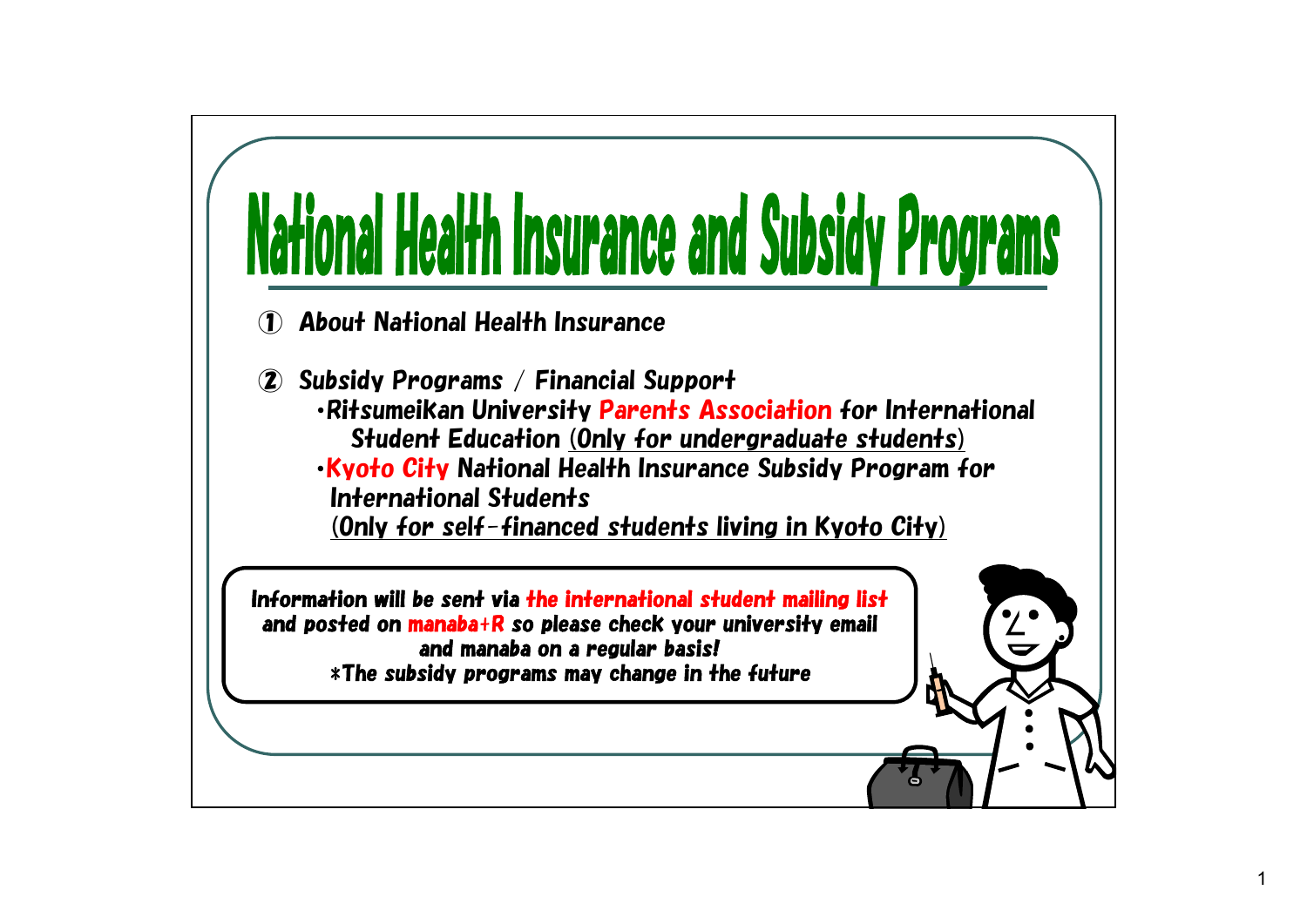## What is National Health Insurance?

"National Health Insurance" is a public health insurance program intended for students and others who are not covered by other health insurance. It covers part of the medical fees incurred by illness or injury.

All international students who will stay in Japan for 3 months or more are required to join. You cannot withdraw from this program at your own discretion.

If you present your national health insurance card to a medical facility, you only need to pay 30% of the medical fees.

Ex.) You will only have to pay 300 yen for a medical fee of 1000 yen.



 $\mathcal{D}$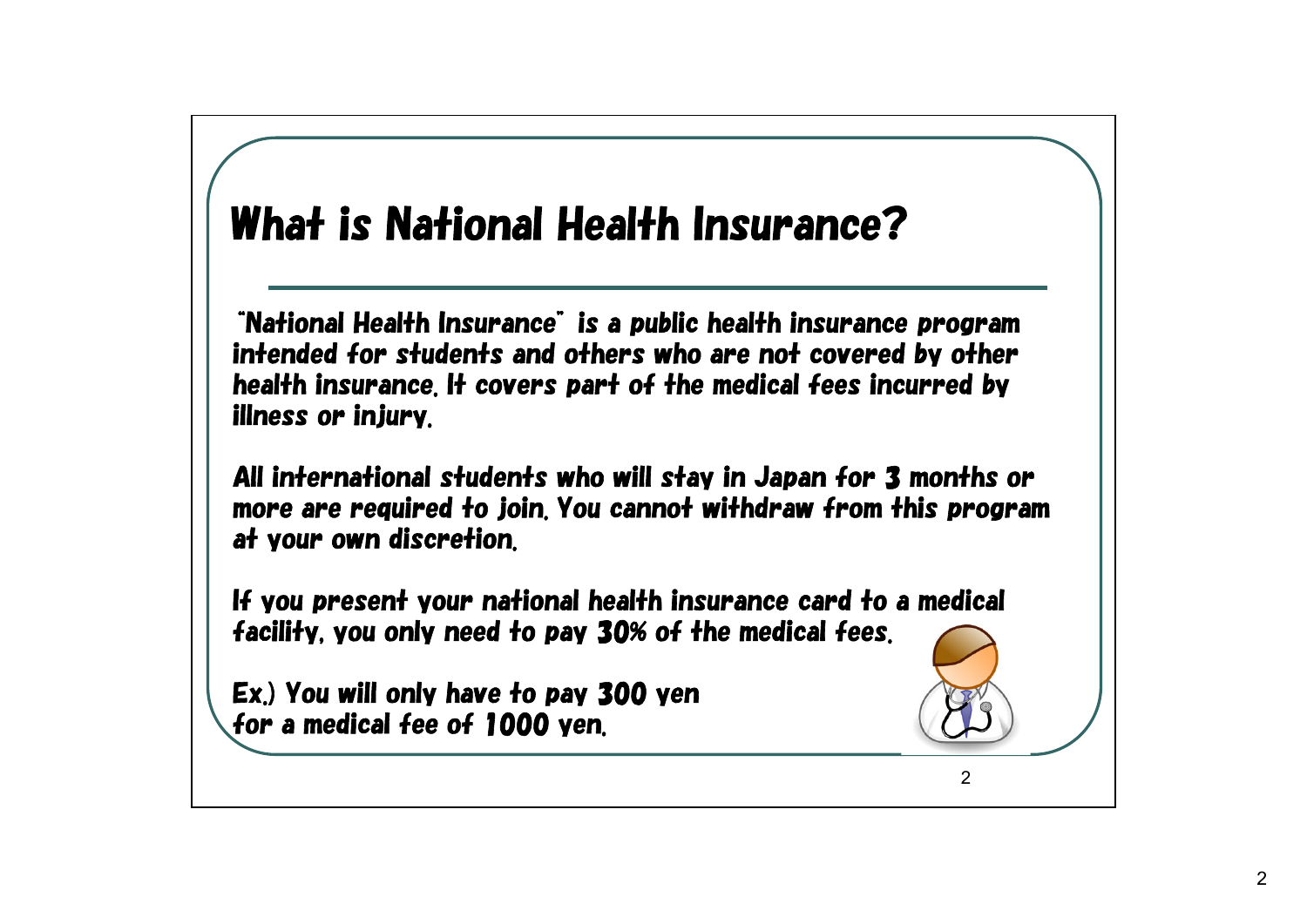### Enrollment Procedures and Registration

☞ Bring your ①residence card and ②passport to the insurance and pension division of your ward office or city hall to enroll in the insurance. \*If your income from the previous year is below a certain amount, you may receive a reduction on your insurance premiums. (You must reapply every fiscal year)

☞ From the day you complete your "Notification (Change) of Place of Residence", you are eligible for the National Health Insurance program. Note:

①If you do not apply for National Health Insurance after completing your resident registration, you may have to pay backdated fees.

②If you are not covered by National Health Insurance, you must pay the full amount for medical expenses.

☞ Students who lived in Japan before entering Ritsumeikan are required to join the National Health Insurance program when registering their change of address at the ward office or city hall where you reside. You cannot use your National Health Insurance card until you change your address!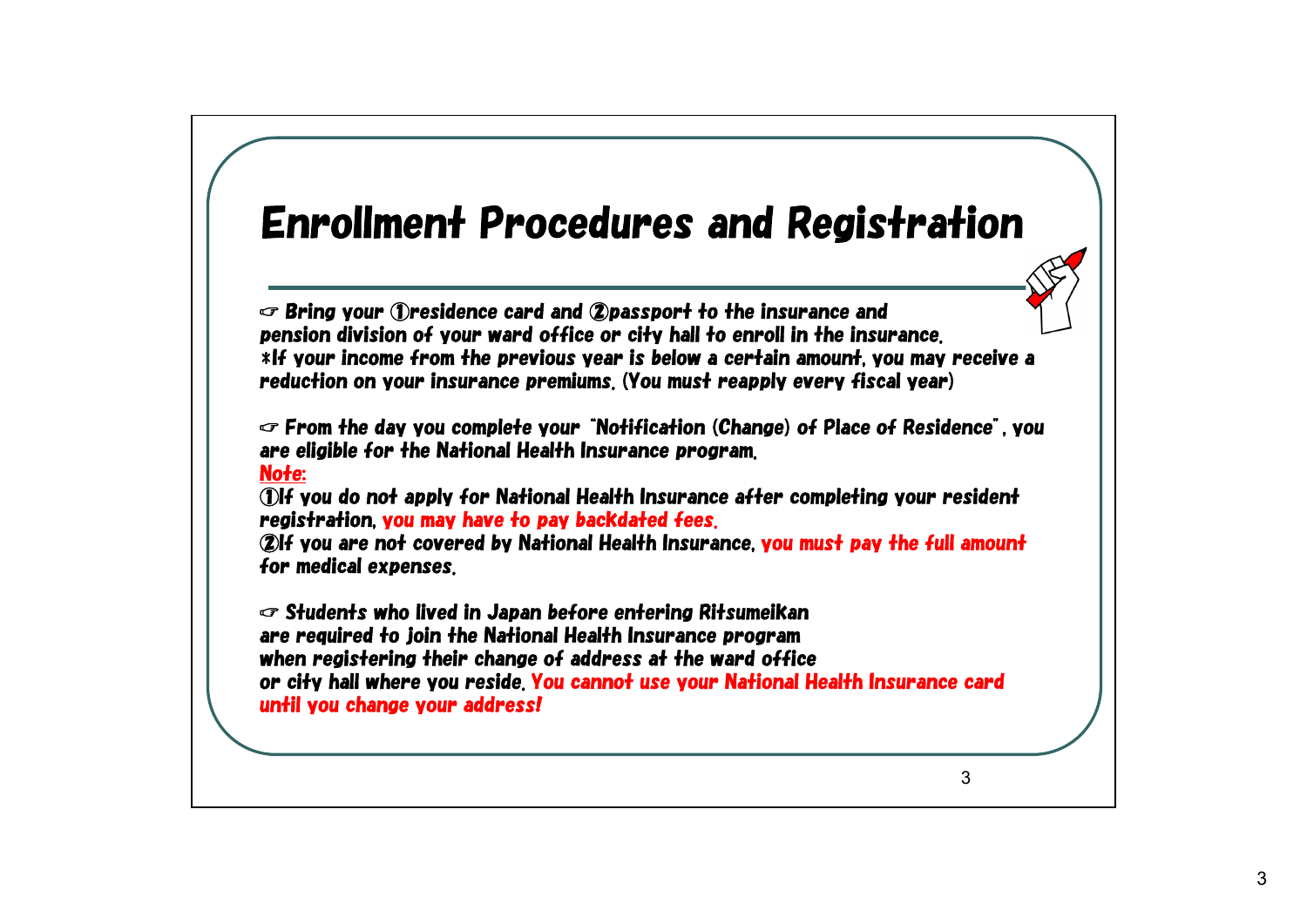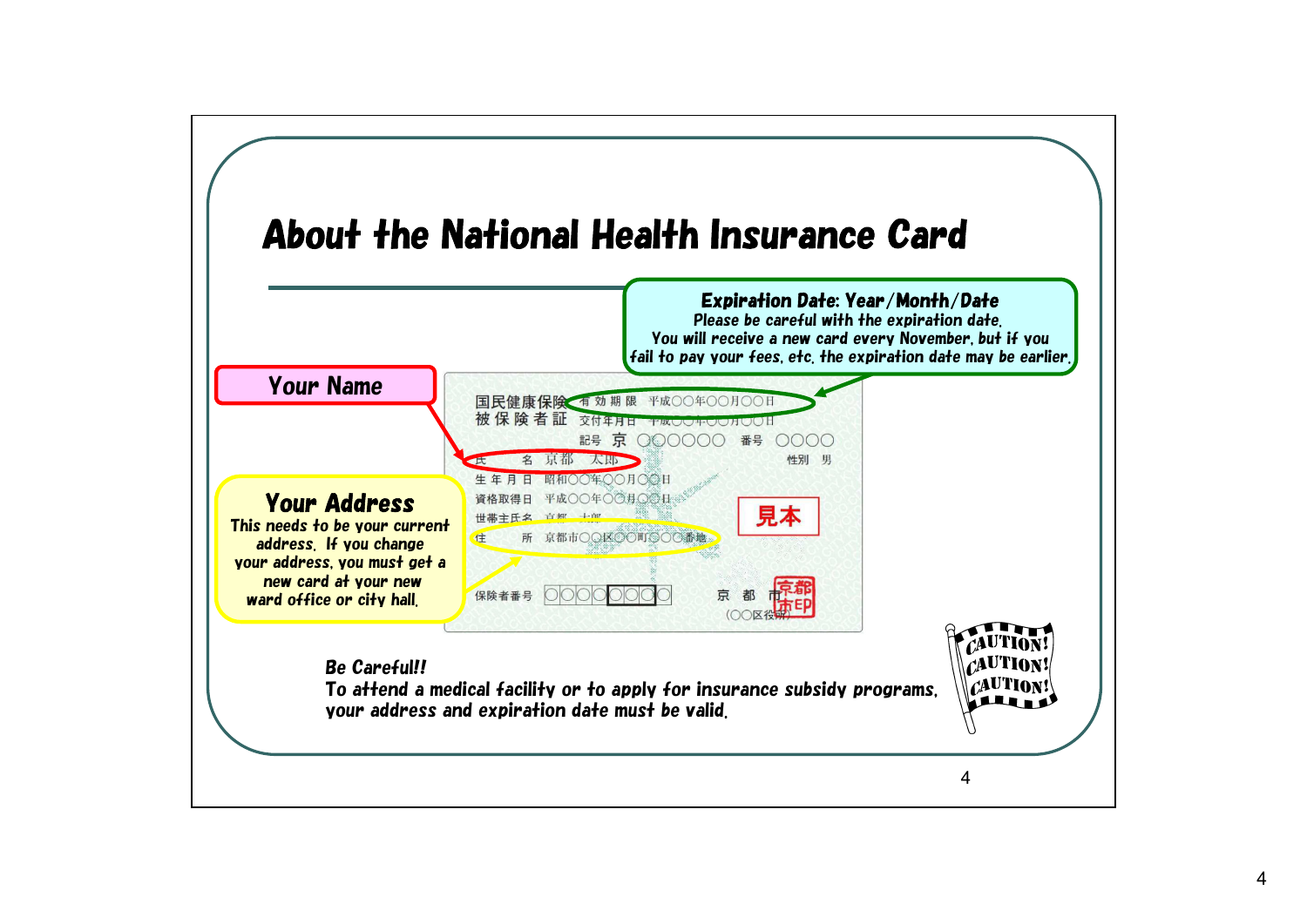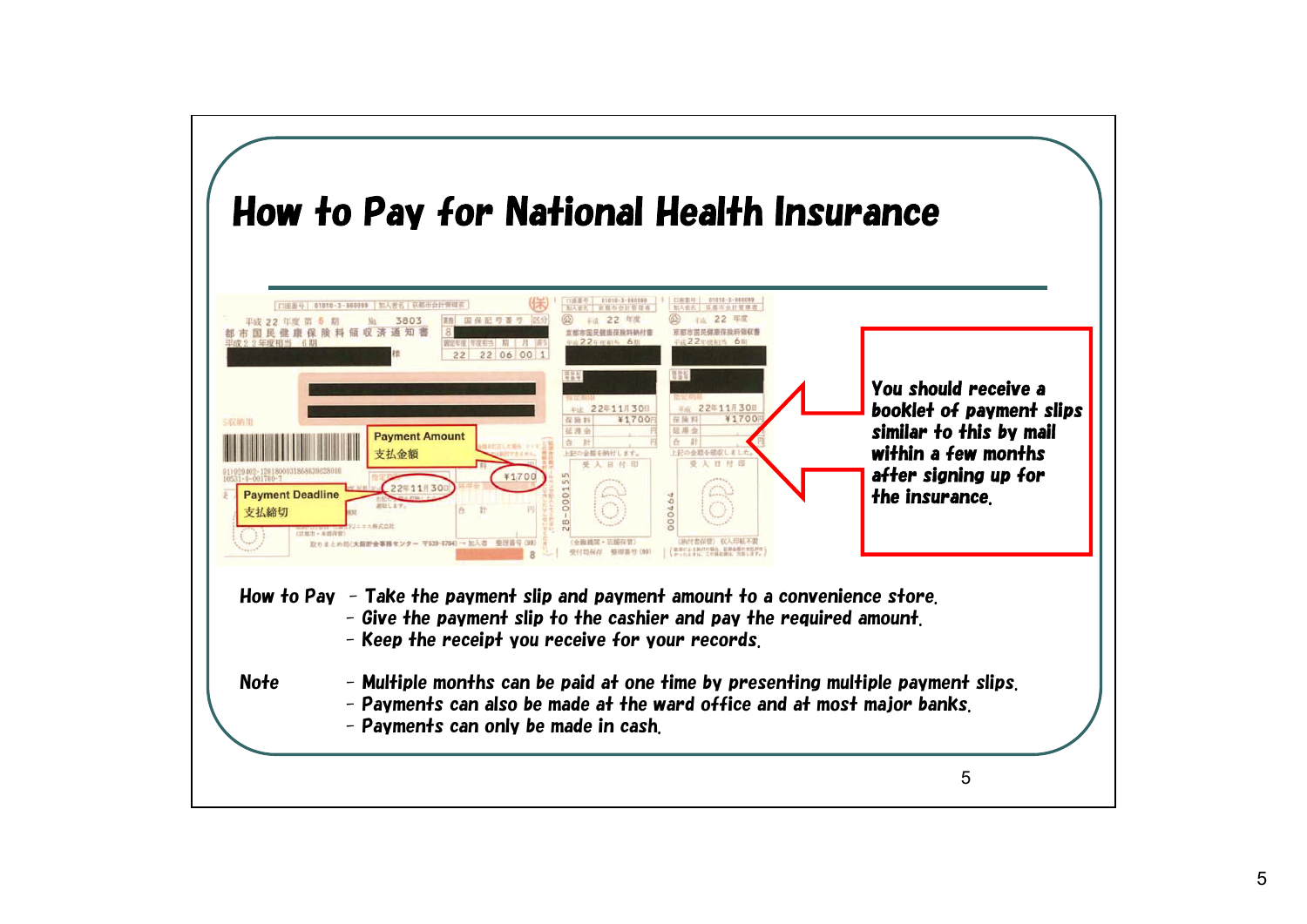# Please take note:

 Yearly payment for the National Health Insurance is divided into 10 installments starting in June and ending in March of the following year.

| January – December 2021 |     |      |                                  |                 |     |     |     |     |     | January 2022 |     |      |
|-------------------------|-----|------|----------------------------------|-----------------|-----|-----|-----|-----|-----|--------------|-----|------|
| Fiscal Year 2020        |     |      | Fiscal Year 2021 (April – March) |                 |     |     |     |     |     |              |     |      |
| 8th                     | 9th | 10th | 1st                              | 2 <sub>nd</sub> | 3rd | 4th | 5th | 6th | 7th | 8th          | 9th | 10th |

\*One payment slip does not correspond to the payment of one month. \*The amount you need to pay is calculated based on your income. An income declaration form will be posted to you at the end of March, so make sure you fill it out and send it back to the return address. Please note that if you do not declare your income, it is possible that you will be charged a much higher premium for the following year.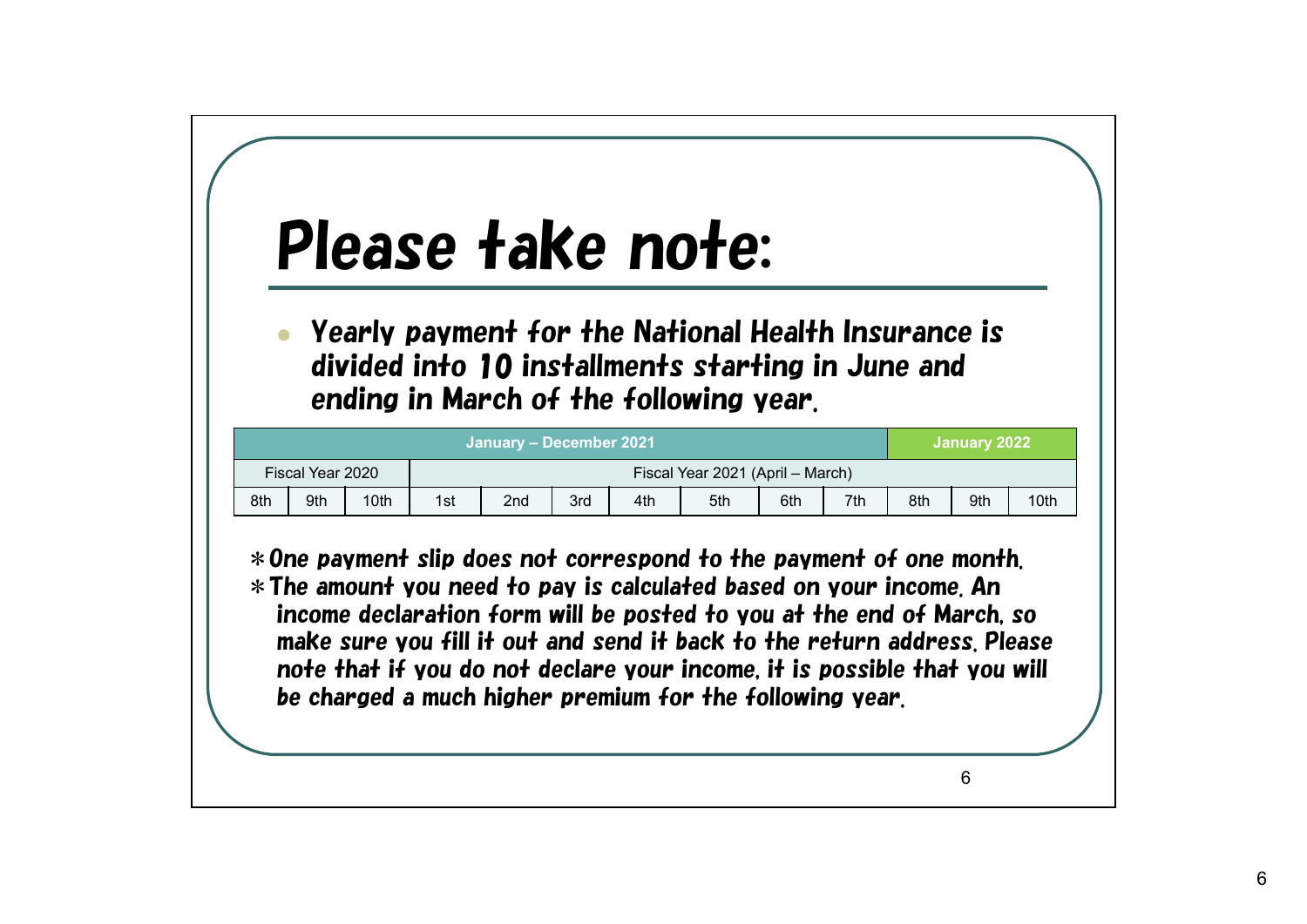#### ① Ritsumeikan University Parents Association for International Student Education Assistance

#### Eligibility: Undergraduate degree-seeking students enrolled in the association

Benefits: Subsidy of premiums (¥5,000 per year)

Application Period: Spring Semester/Fall Semester (You only need to apply once per year)

\*To receive this subsidy program, you need to apply every academic year. \*You will not be eligible for this program if you fail to pay your National Health Insurance premium.

\*The program and subsidy amount are subject to change.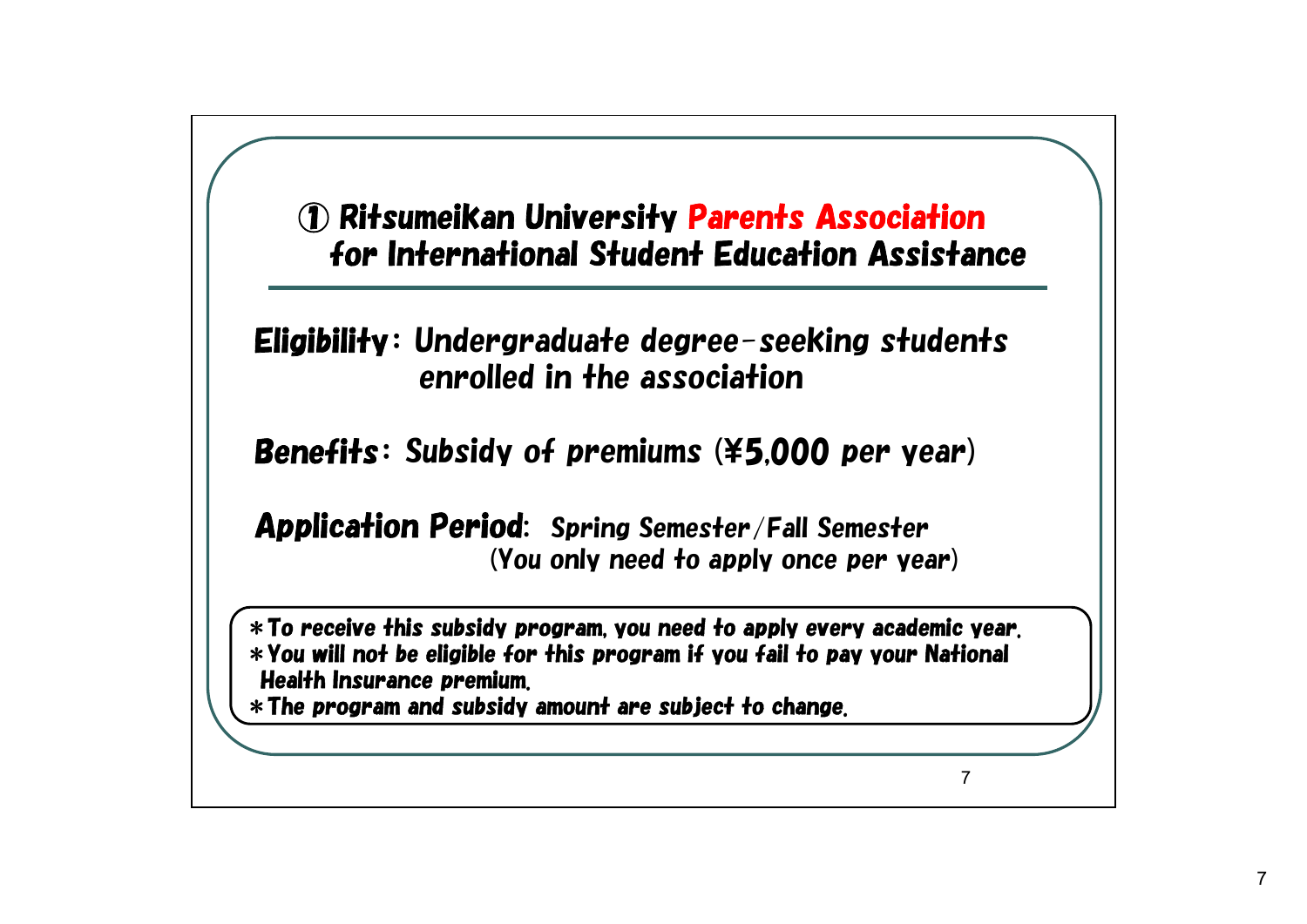#### ② Kyoto City National Health Insurance Subsidy Program for International Students

Eligibility: Privately-financed international students living in Kyoto City with a "Student" status of residence

Benefits: Subsidy of premiums (¥700 per month)

Application Period: September (once a year)  $\ast$  Additional application is scheduled in March

- $\ast$  To receive this subsidy, you must apply every academic year.
- \* You will not be eligible for this program if you fail to pay your National Health Insurance premium.
- \* You must have an account at Japan Post Bank (Yucho Bank) to receive the subsidy payment.
- $\ast$  The program and subsidy amount are subject to change.